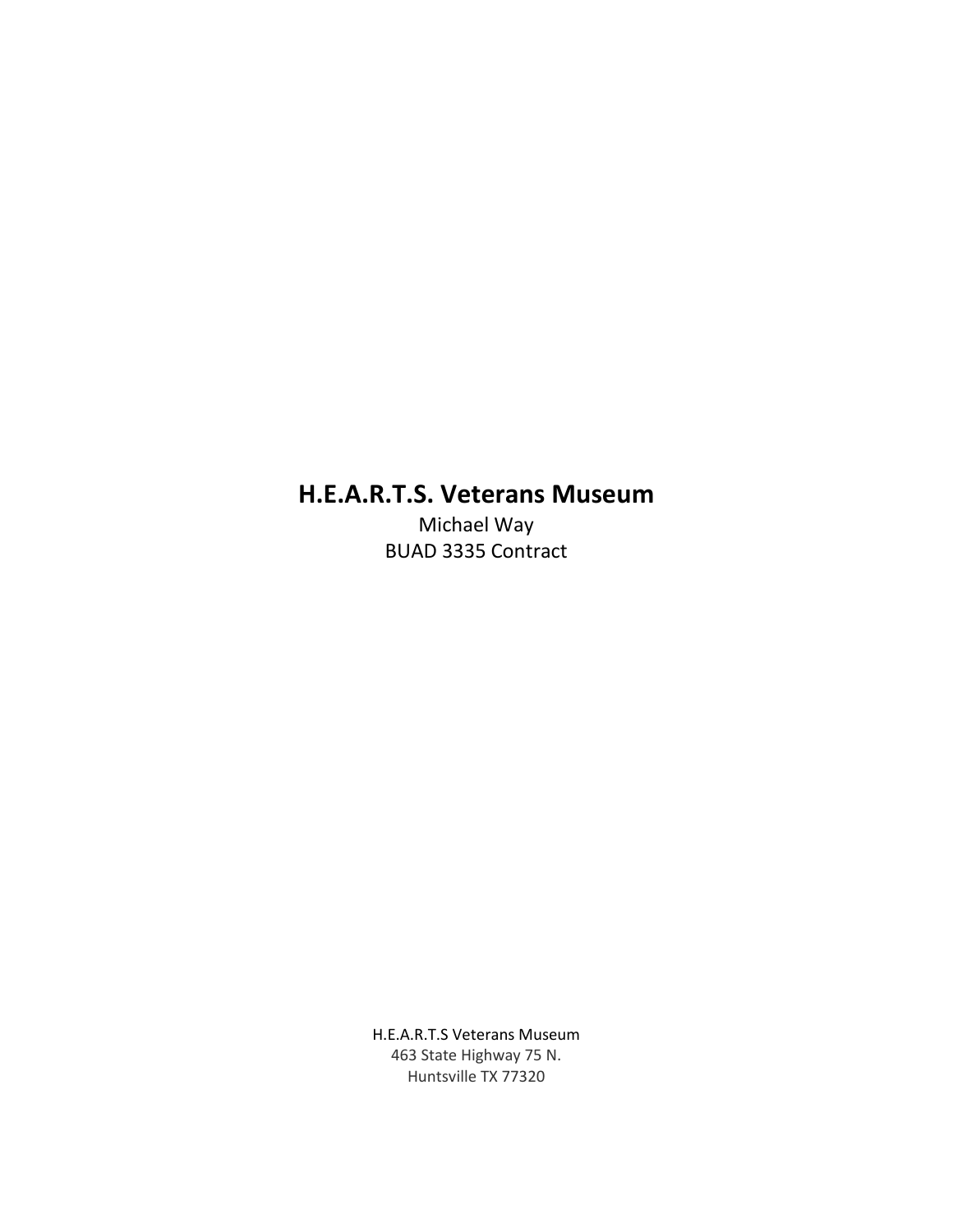#### Introduction

The H.E.A.R.TS. Veterans Museum is a staple part of the Huntsville community. The museum is significant because it recognizes veterans who have served our country. The museum recognizes veterans from all military branches and primarily those who are served dating back to the Vietnam War. These veterans provide numerous experiences, wisdom, and advice to young soldiers like me. The museum collects artifacts, showcases exhibits, and hosts events for the Veterans, Sam Houston, and Huntsville community. It was established to commemorate active duty soldiers and current war veterans.

The museum originated as an antique shop highlighting the achievement of a war veteran. The antique shop was owned by Charlotte Oleinik, an active participant in a post-World War II organization. Through its growing attraction, Oleinik, began to showcase her exhibits and transport more displays to locations such as elementary and middle schools, where she could instill the importance of the Armed Forces to adolescents. Military artifacts and old equipment were donated to her exhibit, recognizing Oleinik was impacting the community in a positive light. Due to the accumulation of multiple items, Oleinik decided to find a stationary location. Oleinik was later assisted by Charles Davis, a former World War II veteran, where he helped showcase her artifacts across the community. Followed by years of success, it became an official museum and open to the community of Huntsville.

## Goal

I decided to research the H.E.A.R.T.S Museum and a war veteran. My goal and main focal point of this interview was to understand the impact the Museum has had on the community of Huntsville. By interviewing a veteran, I could grasp the true adoration and appreciation they had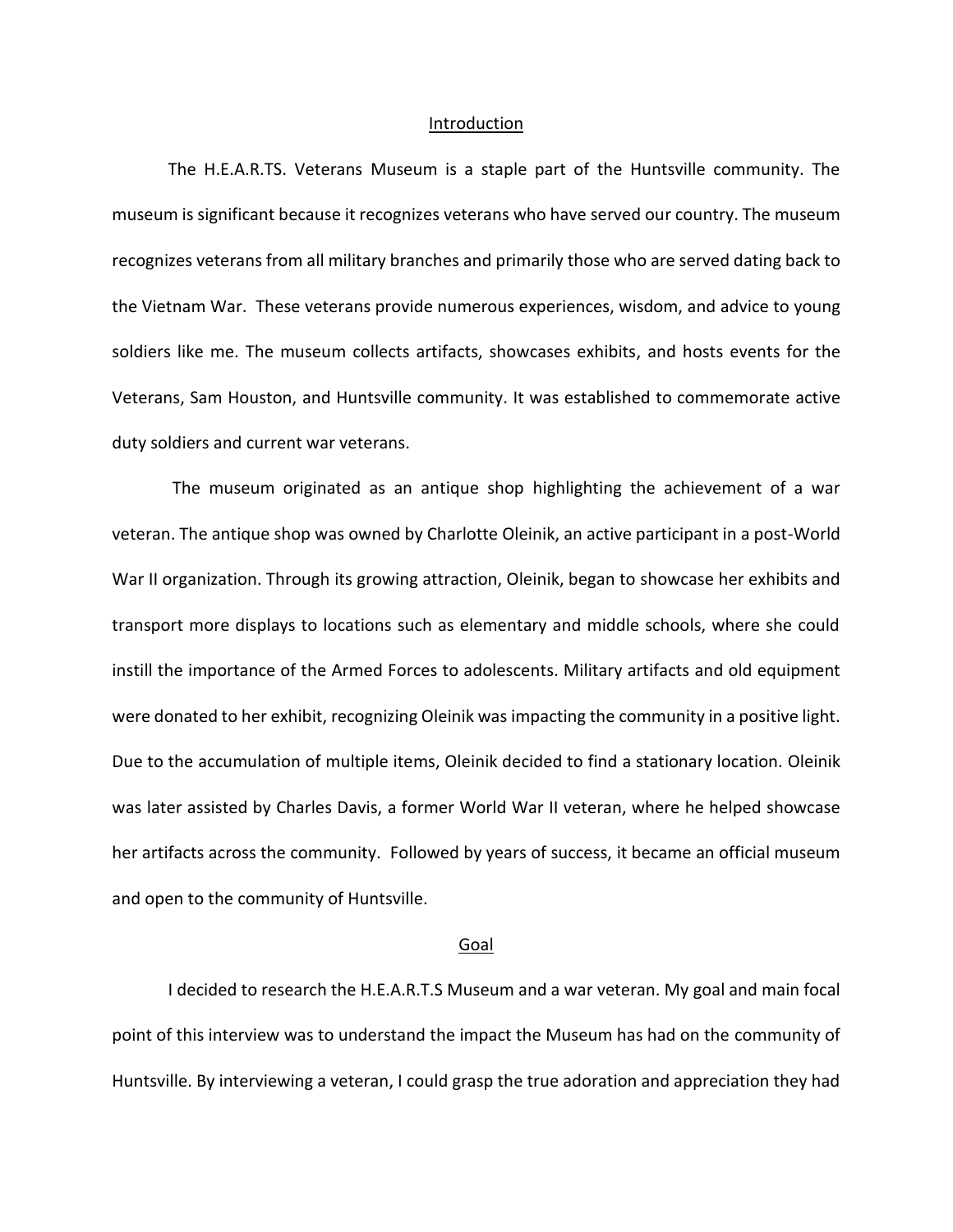towards the museum. I also wanted to learn information about a significant event they have been a part of while serving to let their story be heard. Learning how to conduct primary research was my goal.

#### Planning Process

Primary research is conducting research directly, whether it is through an interview, surveys, or even questionnaires. I learned many ways to conduct primary research though my Business Communication and Honors "Histories" classes. I decided to research a military veteran and museum, because being enlisted myself, I wanted to use this opportunity to gain advice and wisdom from true heroes.

I began formulating questions, based upon the interviewee whom the museum assigned to me. Due to my interviewee being a veteran, I wanted to make sure the questions were appropriate, respectful, and not crossing any boundaries. I had no information on who I was interviewing, so when formulating my questions, I could not be as a specific as I planned.

Knowing I would be interviewing an older gentleman, I also wanted to pay attention to how my questions were being asked and concluded that they needed to be more straightforward, and simple questions. I learned the importance of audience analysis and its significance of how to communicate to others where it was to relay or retrieve information. I wanted to retrieve information from a historical war veteran, so I essentially had to plan my questions, based off of the criteria on my interviewee, being from an older, more traditional generation.

#### Interview

I had privilege and honor to meet with Robert W. Hall, a former Naval engineer, now retired. Hall served in the Vietnam War as a naval engineer and electrician. Upon receiving his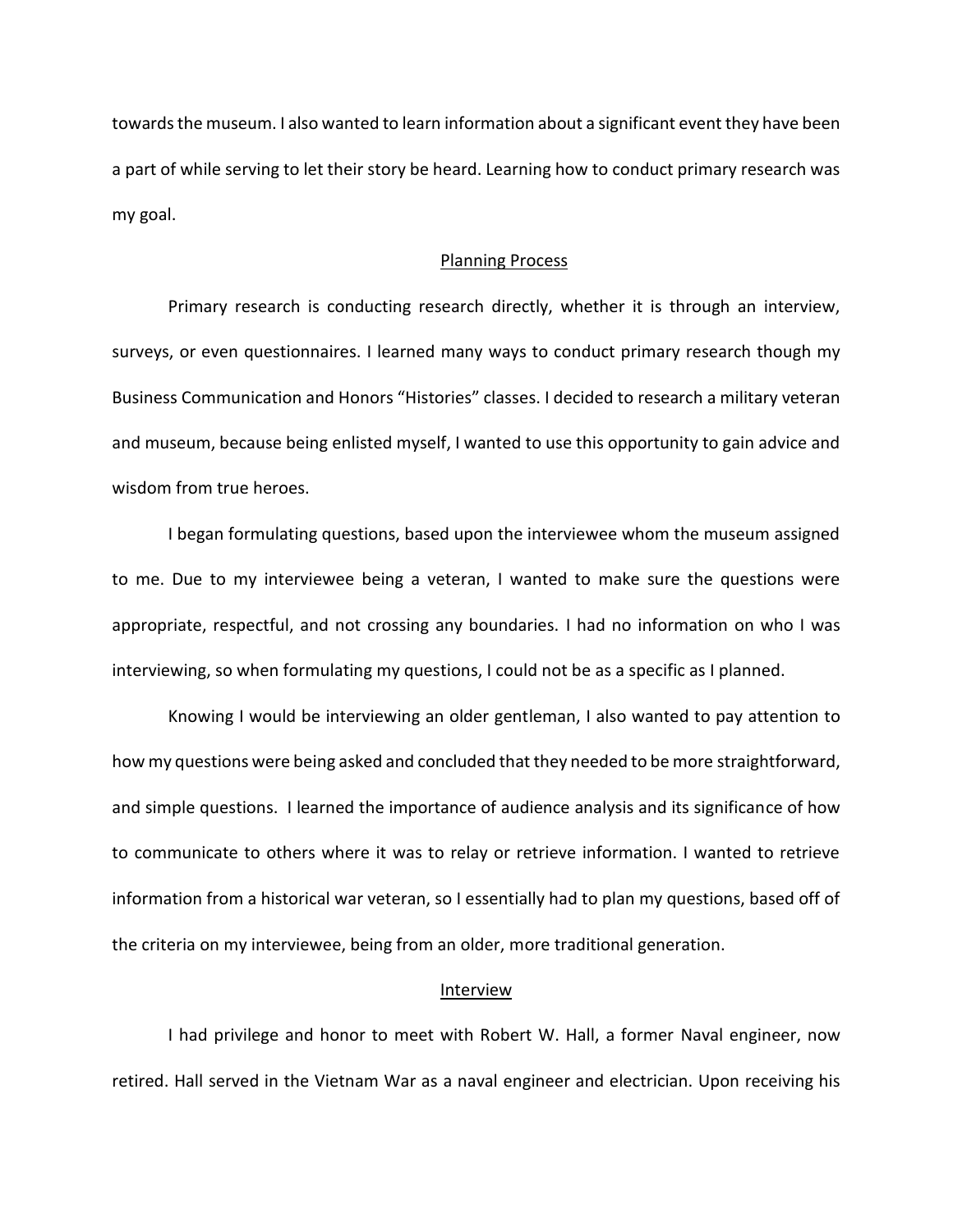high school diploma in 1957, Hall enlisted within the Navy. Hall actually wanted to serve, even with rising political tensions and an unstable economy within the United States. Hall received sound advice from his uncle who also served, which fueled his motivation to protect this country. The greatest thing about joining the Navy was "The ability to see world," Hall said. Soon into his time in service, a significant event in American history marked his introduction into combat. In 1958, he detailed the death of a Marine, which was the "prelude and countdown to the Vietnam War." Hall never feared combat, which was significant, because he could have lost his life, "countless times" as he stated.

Once he became a part of the war effort, Hall served within one of two squadrons, where they traveled the South China Seas aboard a crew of 300 members. Hall's motto being a chemical and electrical engineer, was "Have steam, will travel, have no steam, will not travel." This quote was particularly interesting, because it exemplifies the significance of trusting the equipment that soldiers have to rely on.

He retired the Navy after seven brief, yet significant years. Hall later became a part of the Corps of Engineers, where he has worked under many branches serving on deployments as an engineer and electrician. Hall has served in numerous, with Iraq and Afghanistan to name a few.

Throughout the interview, much to my dismay, Hall frequently asked me questions, that pertained to my time in service so far. It was interesting, because at times, I felt the interview was mainly driven by him and I was being interviewed. Moreover, because of him being intrigued by brief military time, it felt as if we are having more of a conversation, rather than conducting an interview. He allowed me to share my experiences within the Army and related it to the Navy, which led us to have many similar experiences.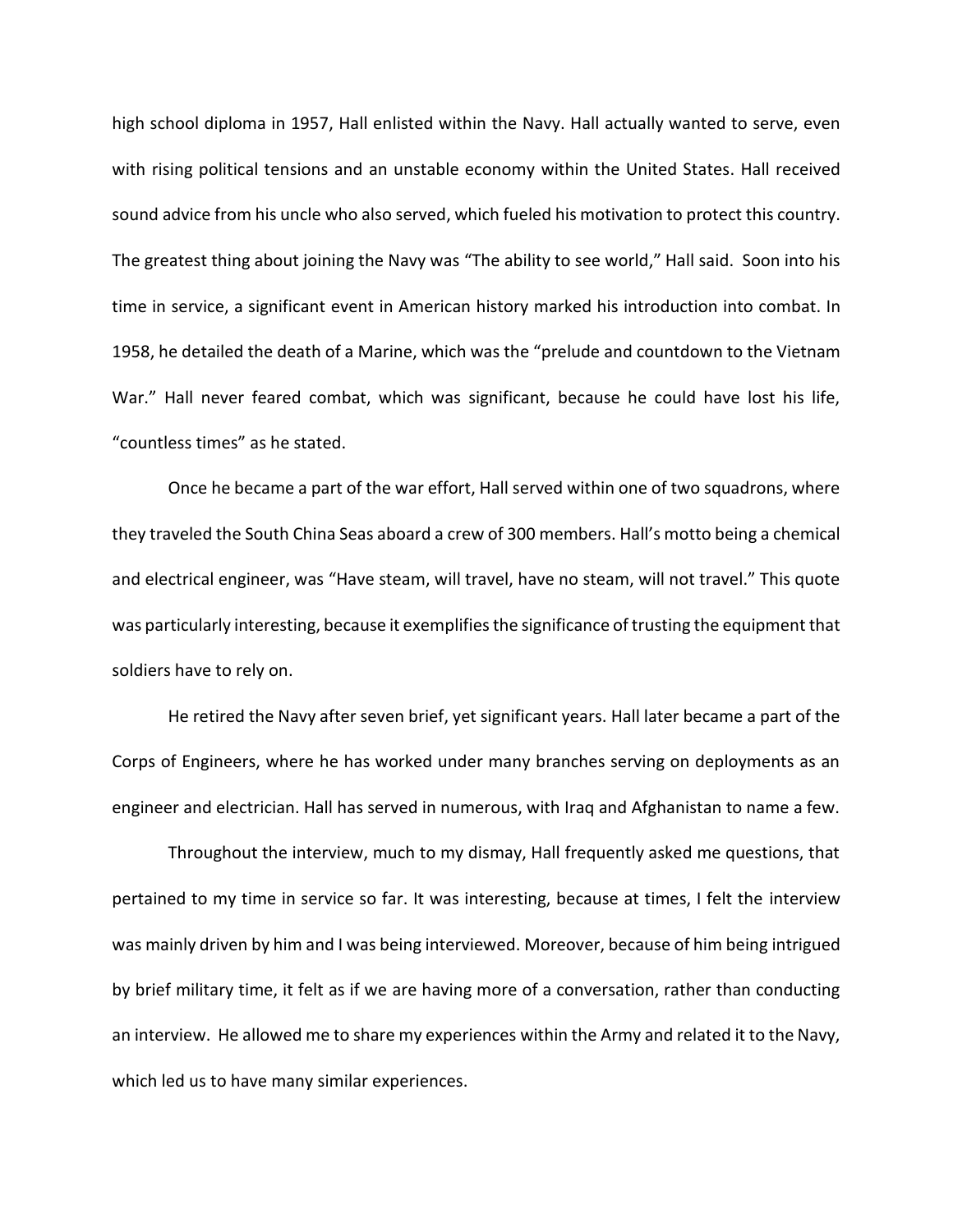Hall now resides in Huntsville, Texas where he can be close to the museum, once again implementing its impact on the community and just close enough to the large Houston metropolitan area.

## **Conclusion**

Hall is now an active member and part time employee at the Veterans Hearts Museum, located in Huntsville, Texas. He enjoys being an active participant, because it is "something we can do to help military." Veterans who still involved in are significant to those beginning their service, such as I. Hall repeatedly said he would do it again and left some advice to adhere. Noting that "Times are changing," Hall detailed the importance of brotherhood and its camaraderie. I agreed, that It is very essential to have teamwork and unity in any setting, especially within a war.

I really enjoyed this interview, because Hall illuminated a kindred spirit towards me, the museum, and the military. His character and patriotism exemplified what it means to be a veteran, which is to never forget your contribution to protecting this country and utilizing that knowledge for the betterment of today's generation, such as myself. I believe the interview went successful and I really enjoyed my time there.

Overall not only did I learn how to conduct an interview, but I learned the importance of teamwork. I treasure the advice and history Hall gave me, because I will soon be in role one day, where I hope to implement his remarkable character traits.

# **Images**